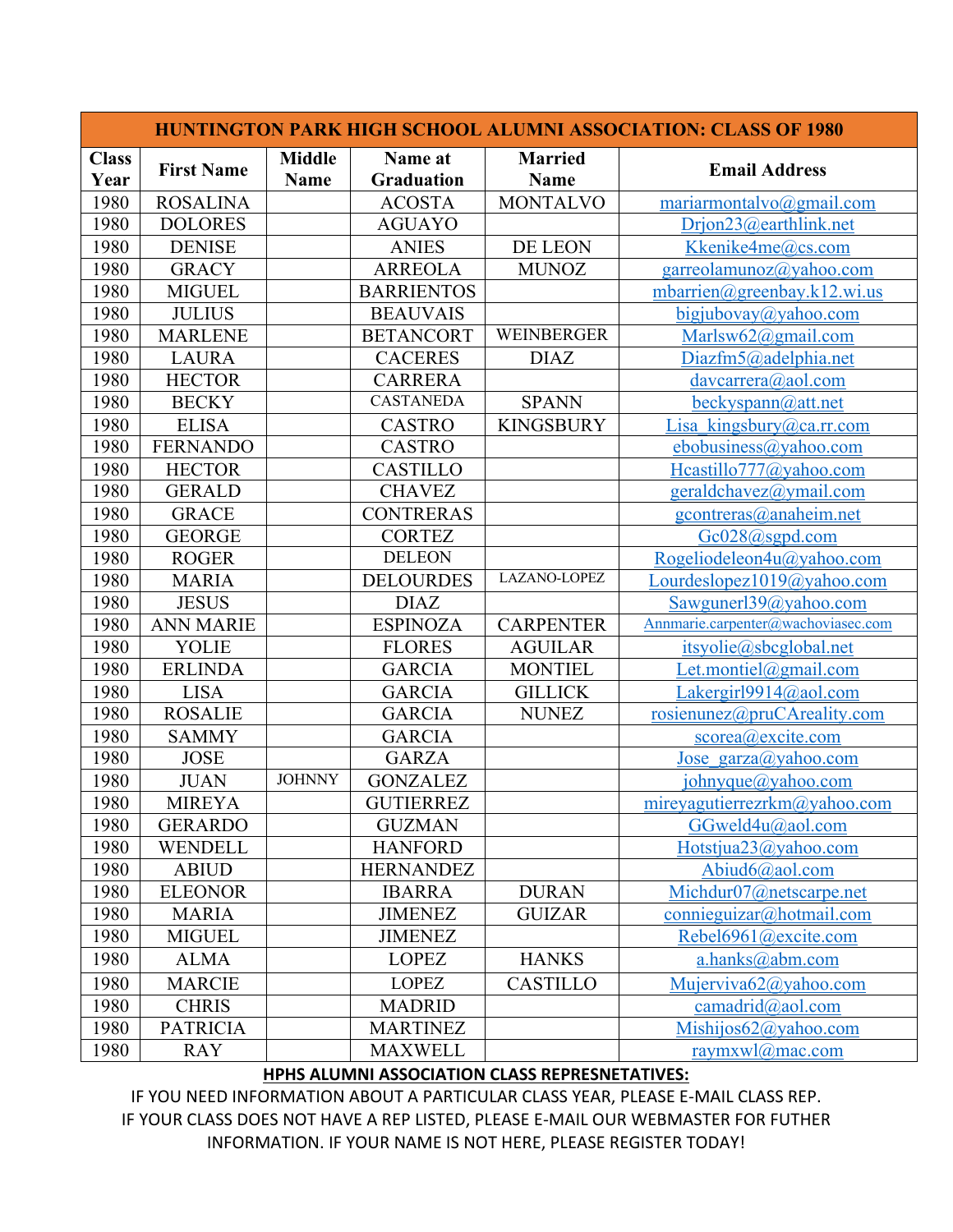| 1980 | <b>MICHAEL</b>     |               | <b>MOUNEY</b>    |                  | mmouneu@aol.com                           |
|------|--------------------|---------------|------------------|------------------|-------------------------------------------|
| 1980 | <b>MIREYA</b>      |               | <b>MOZQUEDA</b>  |                  | mireyamozqueda@hotmail.com                |
| 1980 | <b>MARIO</b>       |               | <b>MURGUIA</b>   |                  | Cemak2mario@yahoo.com                     |
| 1980 | <b>JOE</b>         |               | <b>OLIVAS JR</b> |                  | joeo@moldex.com                           |
| 1980 | <b>MAGGIE</b>      |               | <b>PEREZ</b>     | <b>JARAMILLO</b> | Perez4law@aol.com                         |
| 1980 | <b>MARGARITA</b>   |               | <b>PRANGNER</b>  | <b>YBARRA</b>    | $\text{margie}(a) \text{coasteramer.com}$ |
| 1980 | <b>ALICIA</b>      |               | <b>RAMIREZ</b>   | <b>BARAJAS</b>   | ramireab $@g$ mail.com                    |
| 1980 | <b>LISA</b>        |               | <b>RENTERIA</b>  | <b>LOPEZ</b>     | Gabesgram01@hotmail.com                   |
| 1980 | <b>DIANE</b>       |               | <b>RIVERA</b>    |                  |                                           |
| 1980 | <b>SANDRA</b>      |               | <b>SALCEDO</b>   | <b>LARK</b>      | Sandra418@msn.com                         |
| 1980 | <b>LETICIA</b>     |               | <b>SANDOVAL</b>  | <b>GARCIA</b>    | Lgraci05@lausd.k12/ca/us                  |
| 1980 | <b>MARCELINO</b>   |               | <b>SIFUENTES</b> |                  | sifuentesmb@yahoo.com                     |
| 1980 | <b>GUILLERMINA</b> |               | <b>SOTO</b>      | <b>SANCHEZ</b>   | Gmomy3@aol.com                            |
| 1980 | <b>MARY</b>        |               | <b>THOMASSON</b> |                  | Paige3rose@yahoo.com                      |
| 1980 | <b>DAVID</b>       |               | <b>TINOCO</b>    |                  | davidtinoco@earthlink.net                 |
| 1980 | <b>EDWARD</b>      |               | <b>VALENCIA</b>  |                  | Edrosa3@yahoo.com                         |
| 1980 | <b>JUAN</b>        | <b>MANUAL</b> | <b>VIDRIO</b>    |                  | Jcruz174@roadrunner.com                   |
| 1980 | <b>CARLOS</b>      |               | <b>NAVARRO</b>   |                  | Cnavarro24@roadrunner.com                 |
| 1980 | <b>BELEN</b>       |               | <b>SALDIVAR</b>  | <b>SANCHEZ</b>   | BSSANCHEZ@HOTMAIL.COM                     |
| 1980 | <b>EDWARD</b>      |               | <b>AMEZQUITA</b> |                  | PASSED ON 2002                            |
| 1980 |                    |               |                  |                  |                                           |
| 1980 |                    |               |                  |                  |                                           |
| 1980 |                    |               |                  |                  |                                           |
| 1980 |                    |               |                  |                  |                                           |
| 1980 |                    |               |                  |                  |                                           |
| 1980 |                    |               |                  |                  |                                           |
| 1980 |                    |               |                  |                  |                                           |
| 1980 |                    |               |                  |                  |                                           |
| 1980 |                    |               |                  |                  |                                           |
| 1980 |                    |               |                  |                  |                                           |
| 1980 |                    |               |                  |                  |                                           |
| 1980 |                    |               |                  |                  |                                           |
| 1980 |                    |               |                  |                  |                                           |
| 1980 |                    |               |                  |                  |                                           |
| 1980 |                    |               |                  |                  |                                           |
| 1980 |                    |               |                  |                  |                                           |
| 1980 |                    |               |                  |                  |                                           |
| 1980 |                    |               |                  |                  |                                           |
| 1980 |                    |               |                  |                  |                                           |
| 1980 |                    |               |                  |                  |                                           |
| 1980 |                    |               |                  |                  |                                           |
| 1980 |                    |               |                  |                  |                                           |

## HPHS ALUMNI ASSOCIATION CLASS REPRESNETATIVES:

IF YOU NEED INFORMATION ABOUT A PARTICULAR CLASS YEAR, PLEASE E-MAIL CLASS REP. IF YOUR CLASS DOES NOT HAVE A REP LISTED, PLEASE E-MAIL OUR WEBMASTER FOR FUTHER INFORMATION. IF YOUR NAME IS NOT HERE, PLEASE REGISTER TODAY!